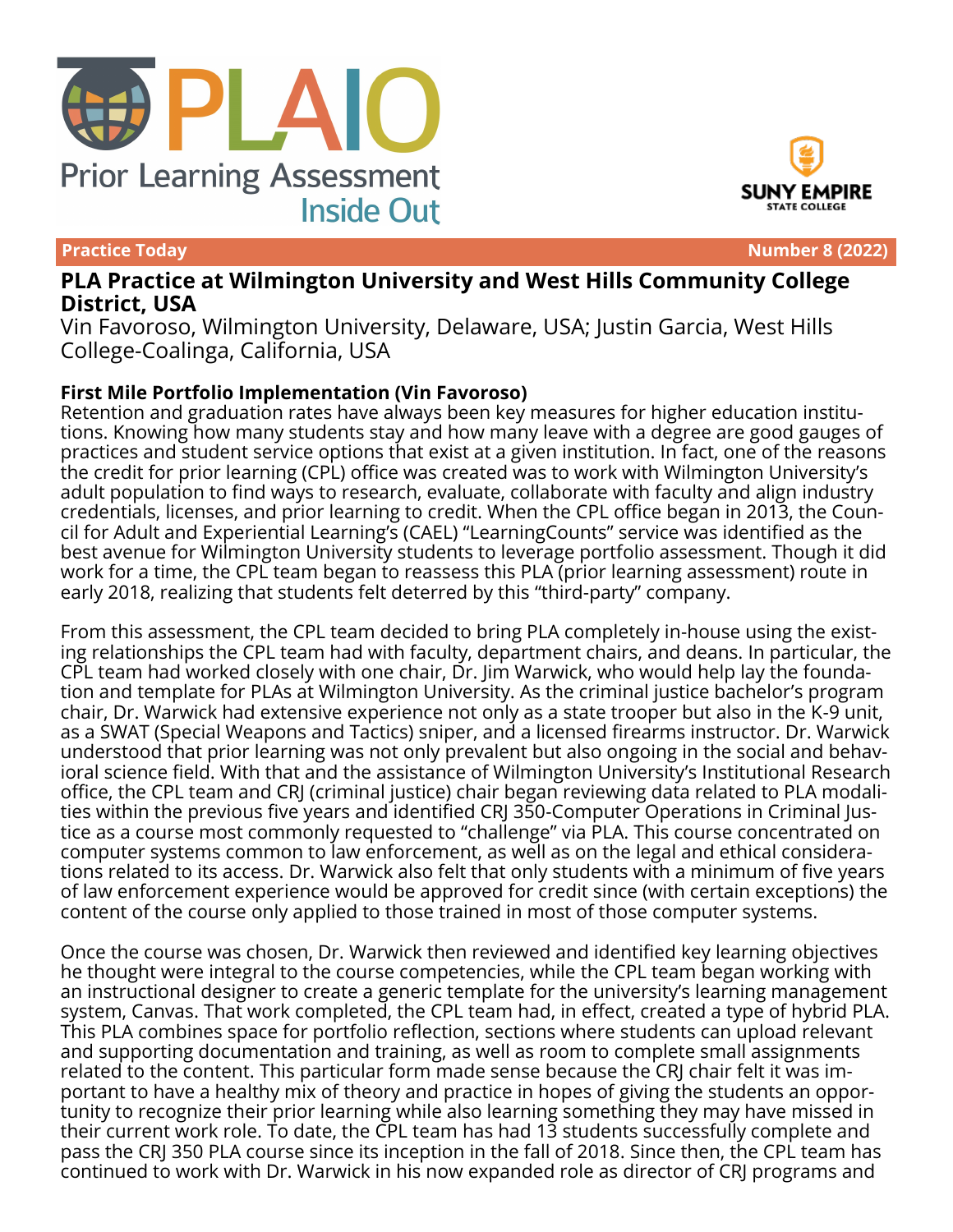chair of the master's in administration of justice (MAJ) program. The goal is to create the same modality for its graduate course, MAJ 6604-Technology in Modern Policing, which focuses on the broader topic of technology in policing geared toward police executives and the implementation process of new tools. Going through the same process as we did with CRJ 350, the MAJ 6604 PLA went live in summer 2020 and again has had huge success.

Since the creation of the generic template in Canvas, the CPL team, while collaborating with other chairs, has been able to implement this template to meet the needs of the learning objectives and competencies of certain program requirements. The new tool has allowed us to streamline our in-house PLA process and opens new doors to opportunities in prior learning in other degree programs that previously weren't there. Faculty buy-in is paramount when introducing and implementing new ways to recognize and assess prior learning, but with the right tools, processes, and collaboration efforts, we can forever change the rhetoric when it comes to awarding credit for college-level learning.

## **Testimonial from CRJ 350 and MAJ 6604 Instructor and Prior Learning Specialist Greg Postle**

*I have had the privilege of successfully piloting two separate portfolio assessments for active law enforcement professionals enrolled in the undergraduate criminal justice program and the Master of Science in Administration of Justice program at Wilmington University. The format for these portfolio assessments takes into account the years of training, experience, and professional knowledge these students bring to the classroom, while formally assessing their comprehension and critical application of the major learning objectives within each course.*

*Both the undergraduate and graduate portfolio assessments have been a great success and we have received overwhelmingly positive feedback from the students. The feedback from students frequently highlights several factors: the benefits that come from being able to complete the coursework at their own pace, the opportunity to draw from and apply their professional knowledge in an academic setting, and, critically, feeling that their professional experience is valued as they work toward their degree. From an instructor perspective, it has been extremely rewarding to work alongside these students as they engage with their professional experience through an academic lens.*

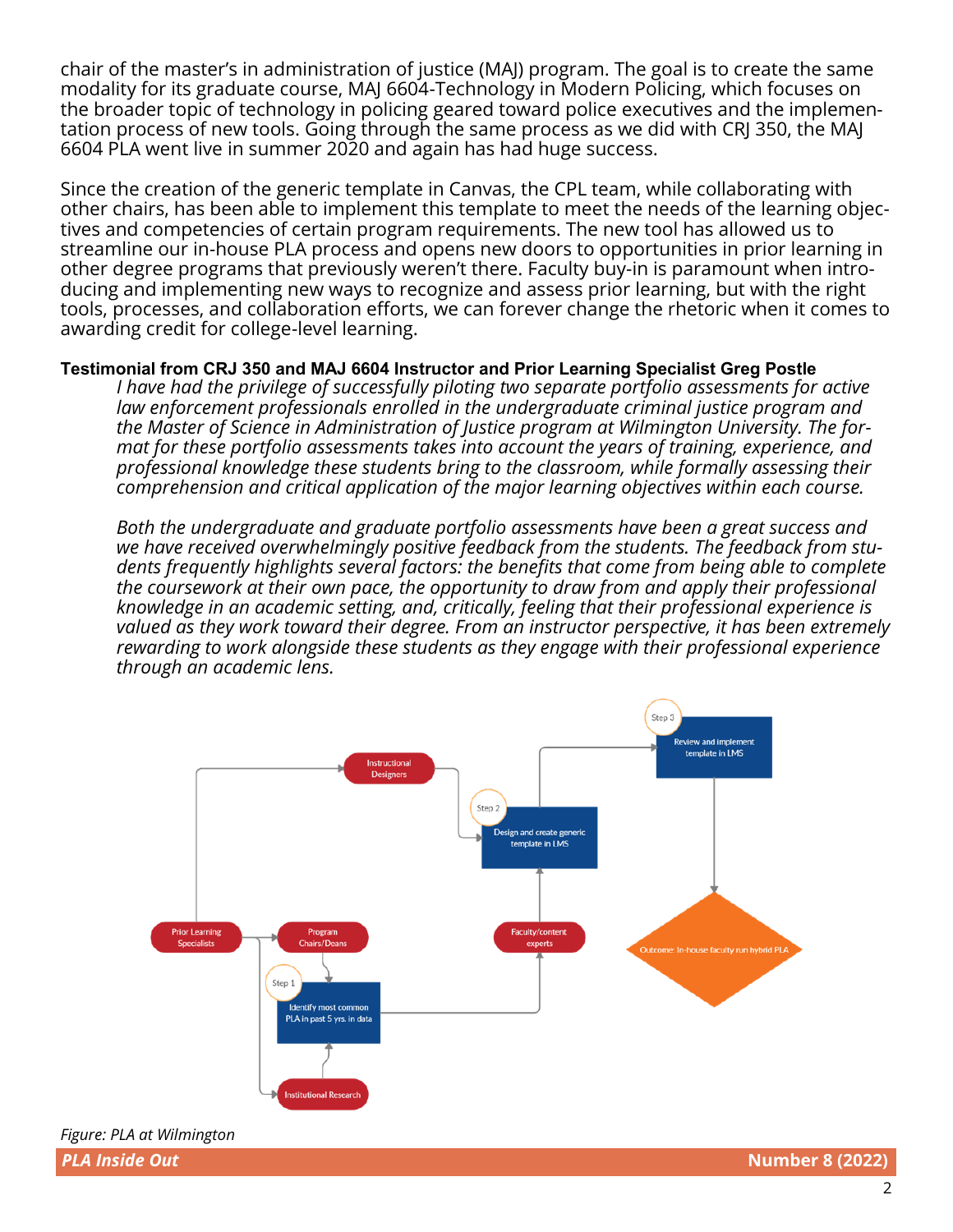## **Implementing Portfolio Assessment at a Community College (Justin Garcia)**

The portfolio assessment process developed at West Hills Community College District was a two -year endeavor involving full-time faculty, counselors, administrators, and staff. Kicking off in 2017, the milestones characterizing the subsequent two years included institutional policy revisions, faculty and staff training, agreement on the key components of a learning portfolio submitted for credit, and the development of a 1-unit (credit) course designed to guide students in preparing their portfolios for submission. Achieving these milestones ultimately led to accepting the first cohort of students requesting credit by portfolio assessment in spring 2020.

The revision to institutional policies involved synthesizing credit for prior learning policies from institutions across the United States. Then, incrementally, meetings held with faculty and administrators shaped each policy statement related to portfolio assessment that the institution's shared governance committees eventually approved. The policy statements included setting the maximum number of units students may earn through portfolio assessment at 15 (approximately one college semester), ensuring subject matter faculty assessed portfolios for the awarding of credit, and codifying that separate portfolios would be evaluated for each course (that is a so-called "course match" model).

Arriving at an agreement on the key components of a portfolio submitted for credit involved surveying the institutional credit for prior learning handbooks from various institutions. As a result of this review, the college faculty recommended a standardized format for all portfolios that included a learning narrative, professional resume, and supporting documents such as awards, licenses, and samples of work. Through conversations about these elements of the portfolios, faculty recommended that for each course eligible for credit by portfolio assessment, the faculty within the discipline would prescribe the nature of the learning narrative, professional summary, and supporting documents, and shepherd this through the curriculum review process. This practice maximized the number of eyes on the prescribed portfolio instructions prepared by faculty when recommending a course from the college catalog for portfolio assessment. These prescribed instructions eventually became known as a "PLA Template."

Another key milestone of the implementation of credit by portfolio assessment was the development of a 1-unit portfolio development course. A pair of faculty including one full-time English instructor and one counselor developed a six-week portfolio development course informed by syllabi publically available through the Canvas Commons and partner institutions upon request. The course includes modules designed to guide students in the preparation of their learning narrative, including asynchronous discussions and assignments where students submit the rough draft and final draft of their narratives. Additional modules allow students to review sample resumes and direct them toward resources to prepare their own professional resume. Latter modules inform students to retrieve various types of supporting documents to include in the portfolio.

After reaching these milestones, the soft launch of portfolio assessment began in spring 2020 with the support from instructional faculty within the health science department. Faculty within that department recommended one of their courses by preparing a "PLA Template" articulating the required components for a portfolio submitted for credit. The course chosen was Introduction to Medical Professional, which regularly filled quickly and for which there was often a student waitlist. Faculty assigned to teach the course recommended portfolio assessment to students who had professional experience in health care and who were waitlisted for the course. Six students opted to enroll in the portfolio development course with the intention of preparing a portfolio to submit for credit in the course, Intro. to Medical Professional.

The portfolio course launched with these students in spring 2020, and by the end of the semester, the students had prepared portfolios ready for assessment by the health science faculty. The faculty who served as assessors recommended credit to each student based on their